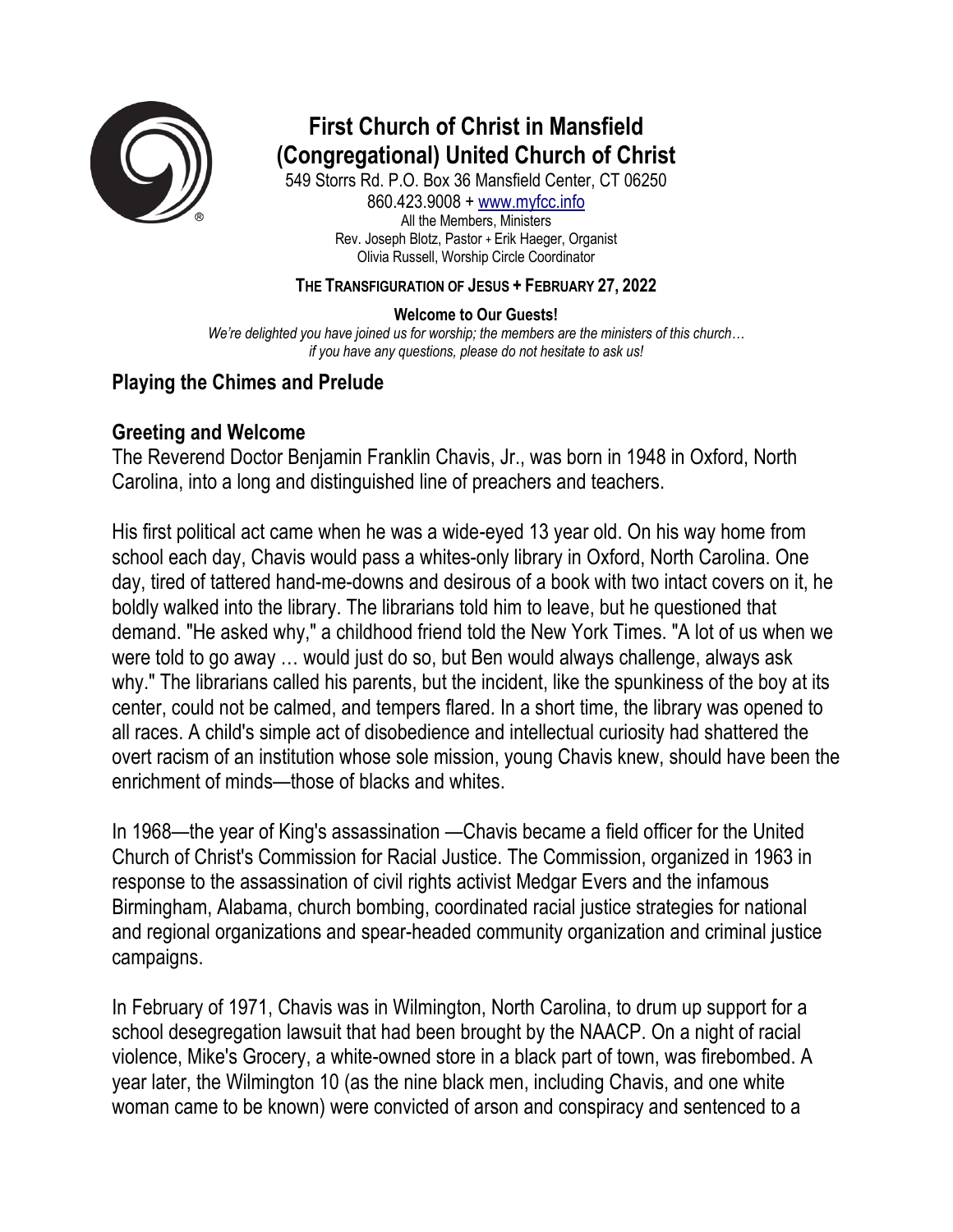combined total of 282 years in prison, with the lengthiest term, 34 years, imposed on Chavis.

The case immediately garnered worldwide attention and became focus of the civil rights movement in the United States. Defense attorneys cited 2,685 errors in the trial, but appeals were denied. A year later, Amnesty International listed the ten as political prisoners.

While in prison, Chavis was frequently escorted in leg irons and handcuffs to Duke University, where he earned a master's degree from the divinity school under a studyrelease program.

The Wilmington 10 case took a dramatic turn when three principal prosecution witnesses from the trial admitted they had made up their stories after being pressured by local law enforcement authorities. North Carolina governor James Hunt reduced the sentences but left the convictions intact. Finally in 1980, after Chavis and the other activists had been paroled, a Justice Department investigation led to a federal appellate court's reversal of the convictions. "Our case was a victory for the whole movement," Chavis noted in Newsweek. "It showed people what is possible."

In 1983, two years after receiving his doctorate in divinity from Howard University, Chavis returned to the United Church of Christ's Commission for Racial Justice as deputy director.

By 1985, Chavis had been elected executive director of the commission and became most associated with the burgeoning environmental movement, coining the term "environmental racism,"

"One of the responsibilities of the civil rights movement is to define the postmodern manifestations of racism," Chavis explained in Ebony. "We must not only point to overt forms of racism, but also to institutionalized racism."

Rev. Dr. Chavis continues to work and preach for liberation, racial and environmental justice.

Let us give thanks for the witness and ministry of Rev. Dr. Ben Chavis

|  | <b>Opening Hymn</b> | Immortal Invisible God Only Wise | <b>CH66</b> |
|--|---------------------|----------------------------------|-------------|
|--|---------------------|----------------------------------|-------------|

# **Confessing our Brokenness and Opening Prayer**

Hear these words from Paul's Second Letter to the Corinthians: Now the Lord is the Spirit, and where the Spirit of the Lord is, there is freedom. And all of us, with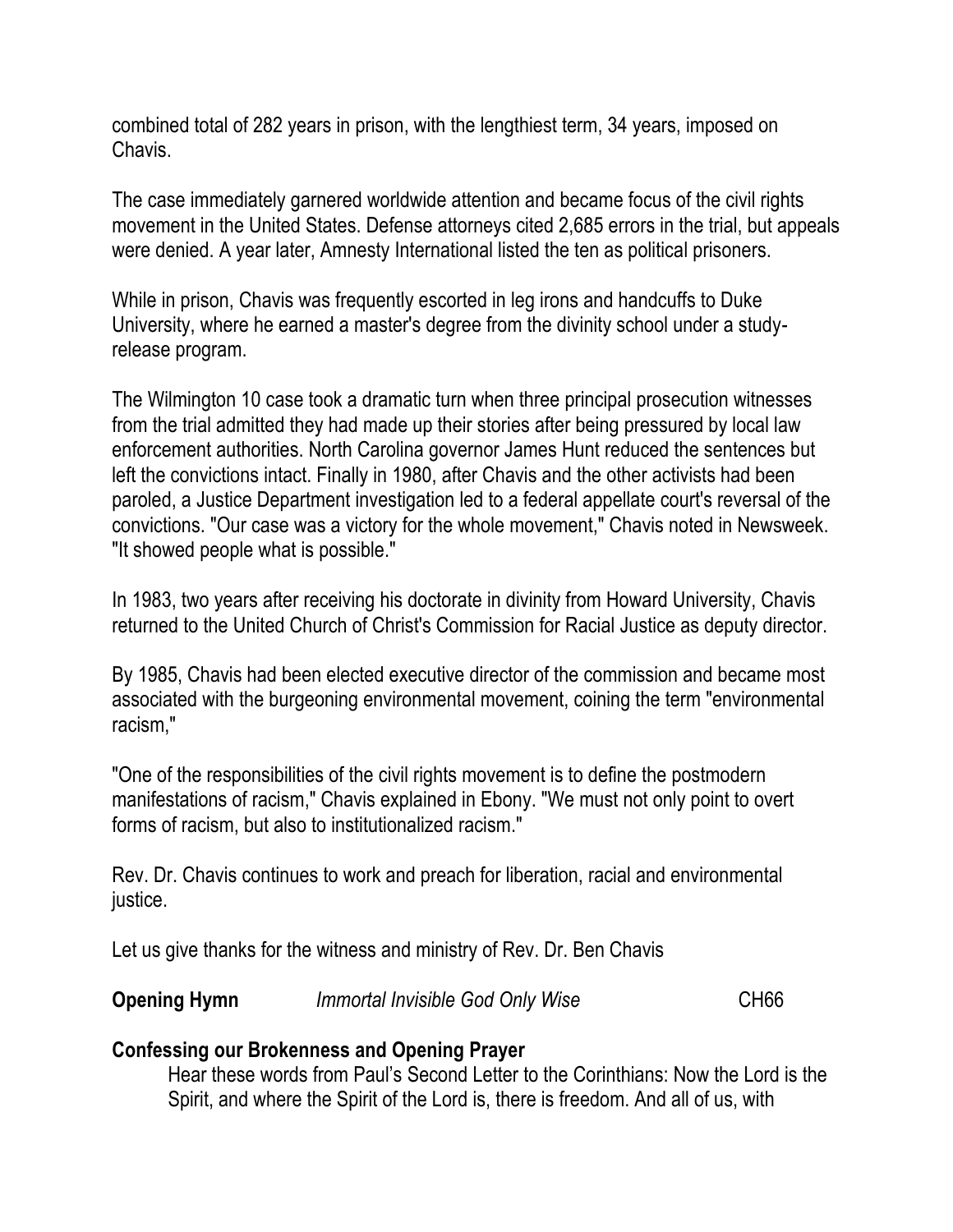unveiled faces, seeing the glory of the Lord as though reflected in a mirror, are being transformed into the same image from one degree of glory to another; for this comes from the Lord, the Spirit. Therefore, since it is by God's mercy that we are engaged in this ministry, we do not lose heart. We have renounced the shameful things that one hides; we refuse to practice cunning or to falsify God's word; but by the open statement of the truth we commend ourselves to the conscience of everyone in the sight of God.

When in this past week have lost heart? When have we been cunning or bent God's word to our own will?

### *silence*

**Eternal God, you revealed to the disciples the everlasting glory of Jesus. Grant us, who have not seen and yet believe, the gift of your Holy Spirit, that we may boldly live the gospel and shine with your transforming glory, as people changed and changing through the redeeming presence of our Savior. Amen.**



### **Hebrew Scripture** Exodus 34:29-35

Moses came down from Mount Sinai. As he came down from the mountain with the two tablets of the covenant in his hand, Moses did not know that the skin of his face shone because he had been talking with God. When Aaron and all the Israelites saw Moses, the skin of his face was shining, and they were afraid to come near him. But Moses called to them; and Aaron and all the leaders of the congregation returned to him, and Moses spoke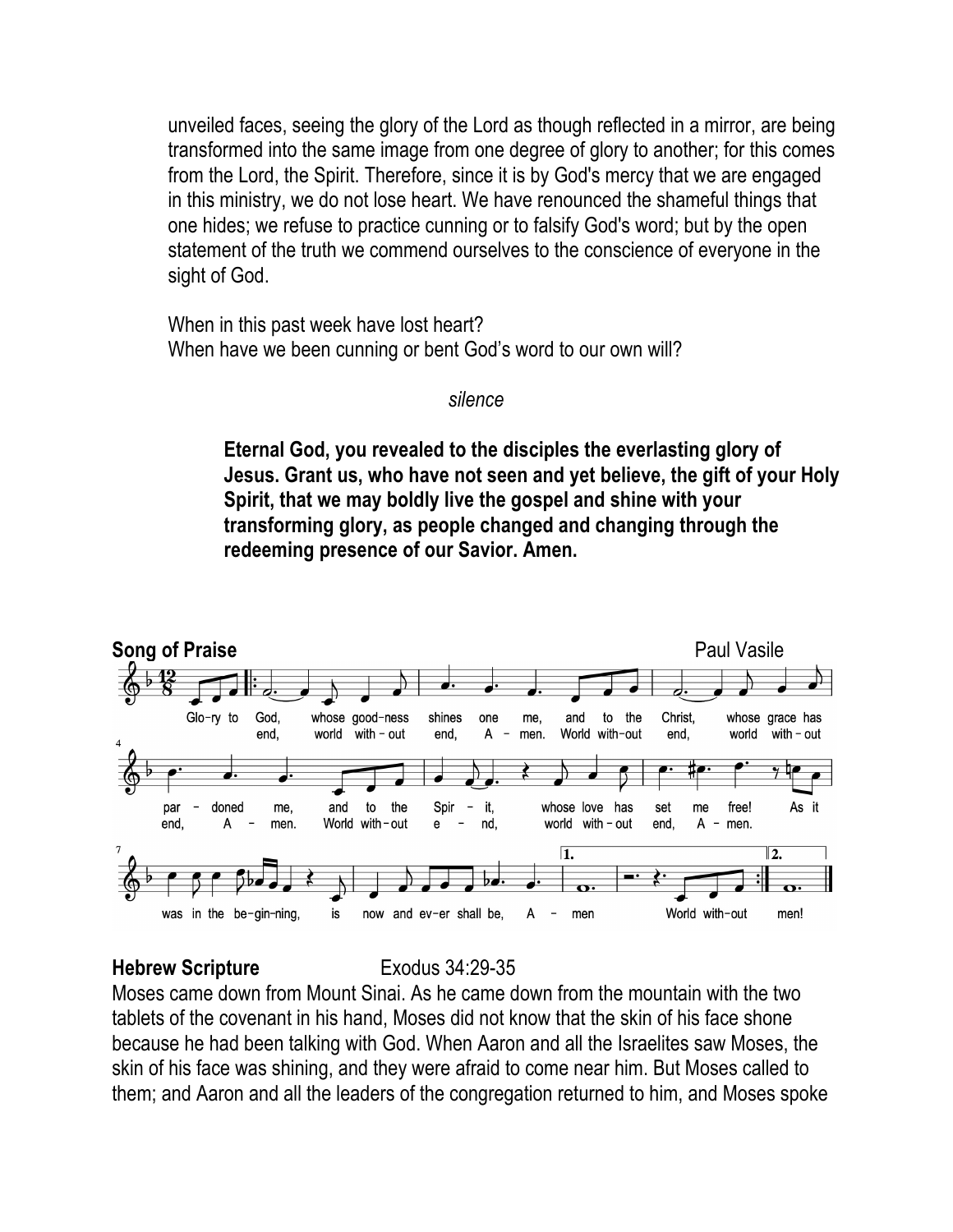with them. Afterward all the Israelites came near, and he gave them in commandment all that the LORD had spoken with him on Mount Sinai. When Moses had finished speaking with them, he put a veil on his face; but whenever Moses went in before the LORD to speak with him, he would take the veil off, until he came out; and when he came out, and told the Israelites what he had been commanded, the Israelites would see the face of Moses, that the skin of his face was shining; and Moses would put the veil on his face again, until he went in to speak with him.

### **Psalter** Psalm 99

God reigns; let the people tremble;

God is enthroned upon the cherubim, let the earth shake.

**God is great in Zion and is high above all peoples.**

Let them confess God's Name, which is great and awesome; God is the Holy One.

**"O mighty Ruler, lover of justice, you have established equity;** 

# **you have executed justice and righteousness in Jacob."**

We proclaim your greatness, O God, and fall down before your footstool; you are the Holy One.

**Moses and Aaron among your priests, and Samuel among those who call upon your Name, they called upon you, and you answered them.**

You spoke to them out of the pillar of cloud; they kept your testimonies and the decree that you gave them.

**"O Holy God, you answered them indeed;** 

**you were a God who forgave them, yet punished them for their evil deeds."**

Proclaim the greatness of our God and worship on God's holy hill, **for our God is the Holy One.**

**Gospel** Luke 9:28-43a

Now about eight days after these sayings Jesus took with him Peter and John and James, and went up on the mountain to pray. And while he was praying, the appearance of his face changed, and his clothes became dazzling white. Suddenly they saw two men, Moses and Elijah, talking to him. They appeared in glory and were speaking of his departure, which he was about to accomplish at Jerusalem. Now Peter and his companions were weighed down with sleep; but since they had stayed awake, they saw his glory and the two men who stood with him. Just as they were leaving him, Peter said to Jesus, "Master, it is good for us to be here; let us make three dwellings, one for you, one for Moses, and one for Elijah" -- not knowing what he said. While he was saying this, a cloud came and overshadowed them; and they were terrified as they entered the cloud. Then from the cloud came a voice that said, "This is my Son, my Chosen; listen to him!" When the voice had spoken, Jesus was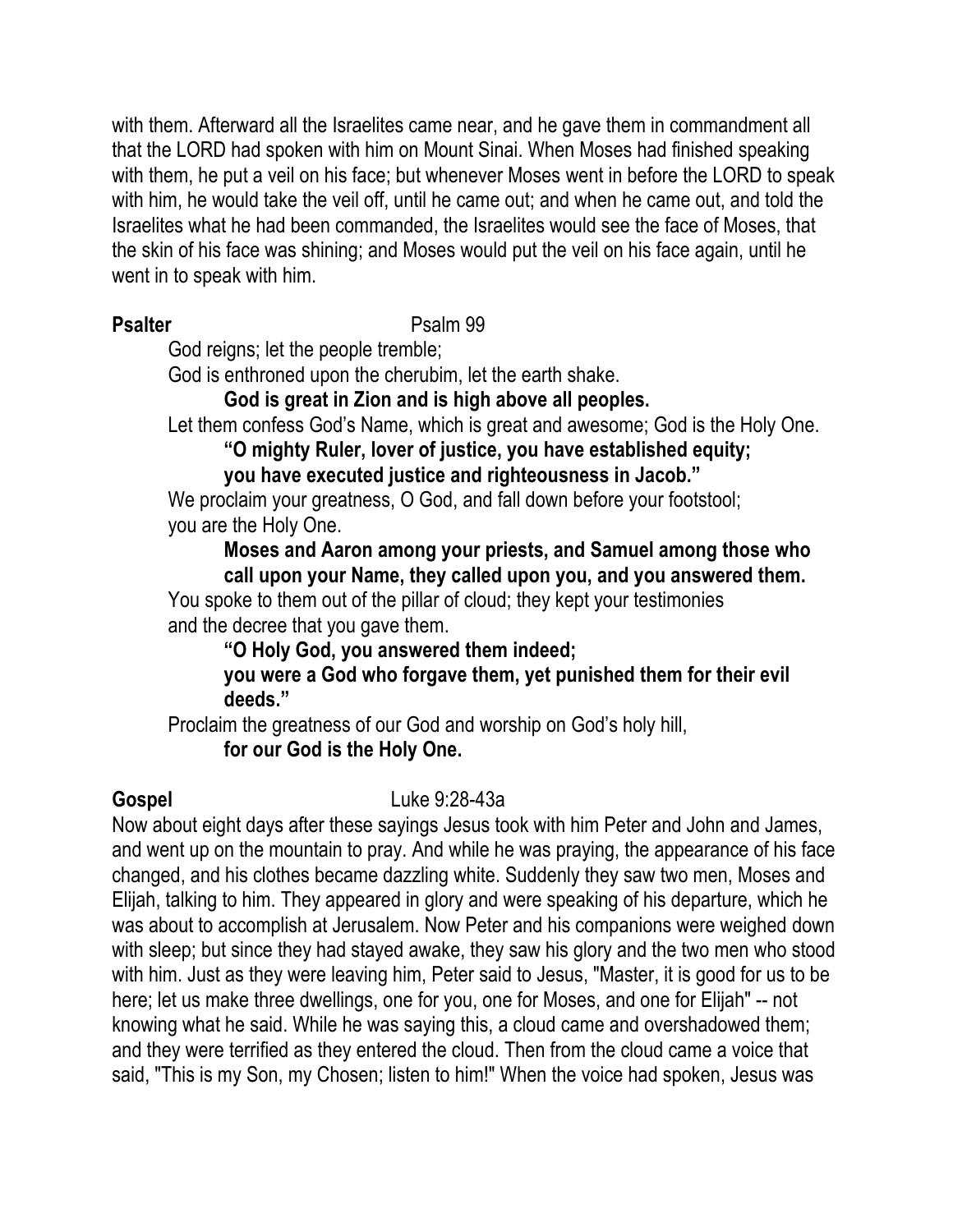found alone. And they kept silent and in those days told no one any of the things they had seen.

## **Reflection**

## **Prayers of the People and the Prayer of Jesus**

For the Church: that the wisdom of God may enlighten our words and actions so that our deepest identity as children of God may be manifest

For a re-centering of our lives during the coming Lenten season: that God's grace will guide us to love God more fully and to love our neighbors as we do ourselves so that we may live forever Christ's new resurrected life

For Peace: that God will guide world leaders in diffusing international tensions and help them to work together to end famine, disease, and lack of educational opportunities

For a healing of the wounds of racism and discrimination: that God will heal those who have been wounded by racism and open new opportunities for them to share their gifts and enrich society

For refugees and displaced persons: that God will protect them from harm and mistreatment, guide them to places of safety, and help them find acceptance in new communities

For all who are ill: that the Spirit will bring healing to all burdened with illness, restore them to their activities and responsibilities, and help them to be strengthened through the care and companionship of family and friends

For all struggling with addictions: that God will free them from all that holds them bound and help them find the resources that will help them restore their life

For all who have died: that they may share in Christ's defeat of death and be clothed in the new life of the resurrection

*Please pray the Prayer of Jesus in whatever language is most comfortable for you. The following are offered as examples…*

**Our Father/Mother/Creator, who art in heaven, hallowed be thy name. Thy kingdom come. Thy will be done on earth, as it is in heaven.**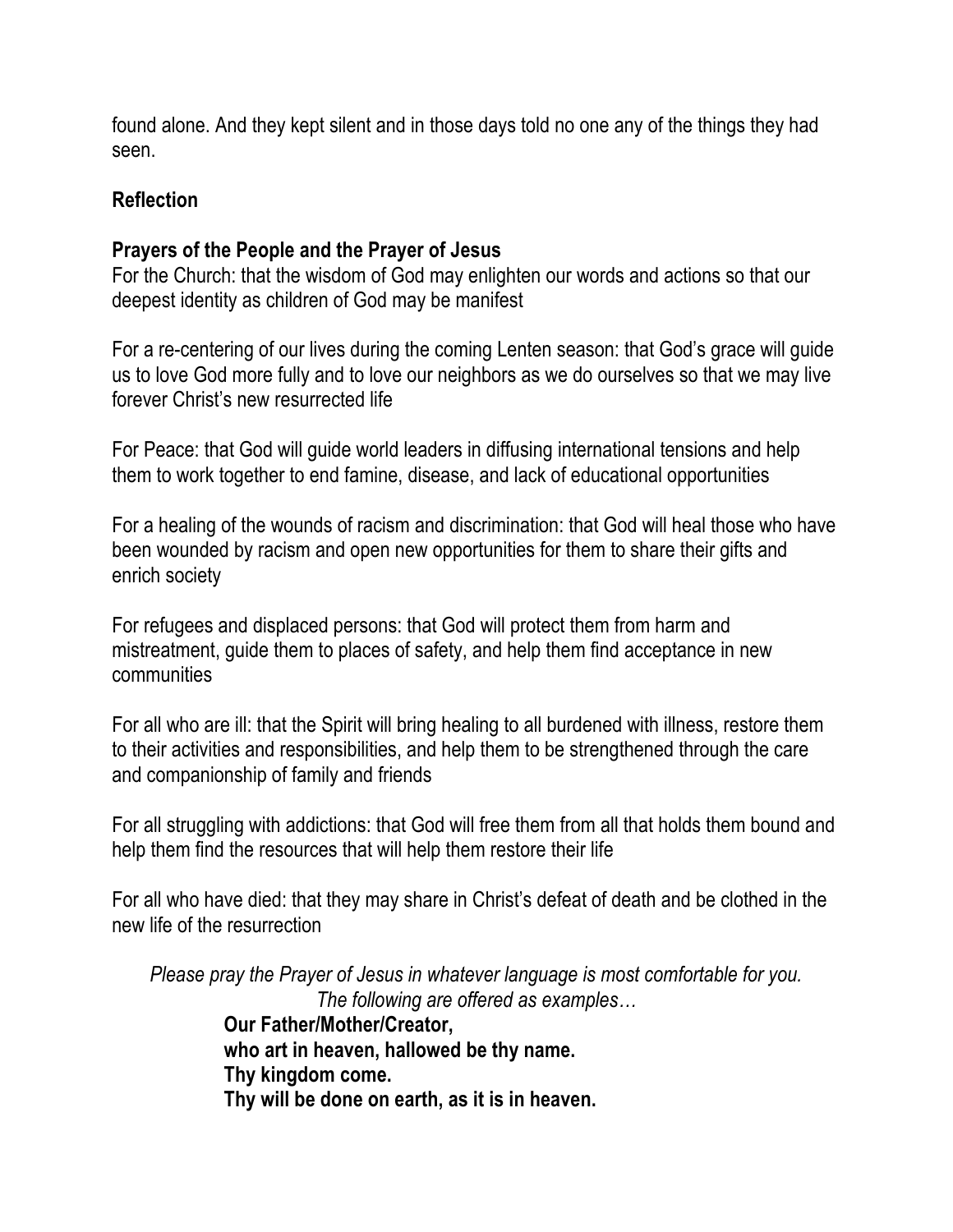**Give us this day our daily bread, and forgive us our debts/sins/trespasses, as we forgive our debtors/those who sin/trespass against us. And lead us not into temptation, but deliver us from evil. For thine is the kingdom, and the power, and the glory, forever. Amen.**

**Musical Offering**  *Hand it Over* Keb'Mo' *Offerings may be placed in passed plates, mailed to: First Church of Christ in Mansfield UCC. Box 36. Mansfield Center, CT 06250, or given online at www.myfcc.info*

**Doxology**



### **Prayer of Dedication**

**Holy God, we give you thanks for the diverse gifts you have bestowed upon us. Bless us with your Spirit that they may be used to proclaim your good news in word and deed. Amen.**

| Hymn | Alleluia Sing to Jesus | CH233 |
|------|------------------------|-------|
|------|------------------------|-------|

**Benediction**

| The Week Ahead<br>Sunday, February 27 | 10:15am Worship and Worship Circle                  |
|---------------------------------------|-----------------------------------------------------|
| Monday, February 28<br>Center         | 10am First Church leads Worship at St Joseph Living |
| Tuesday, March 1                      | 7pm Prayers at the End of the Day on Facebook       |